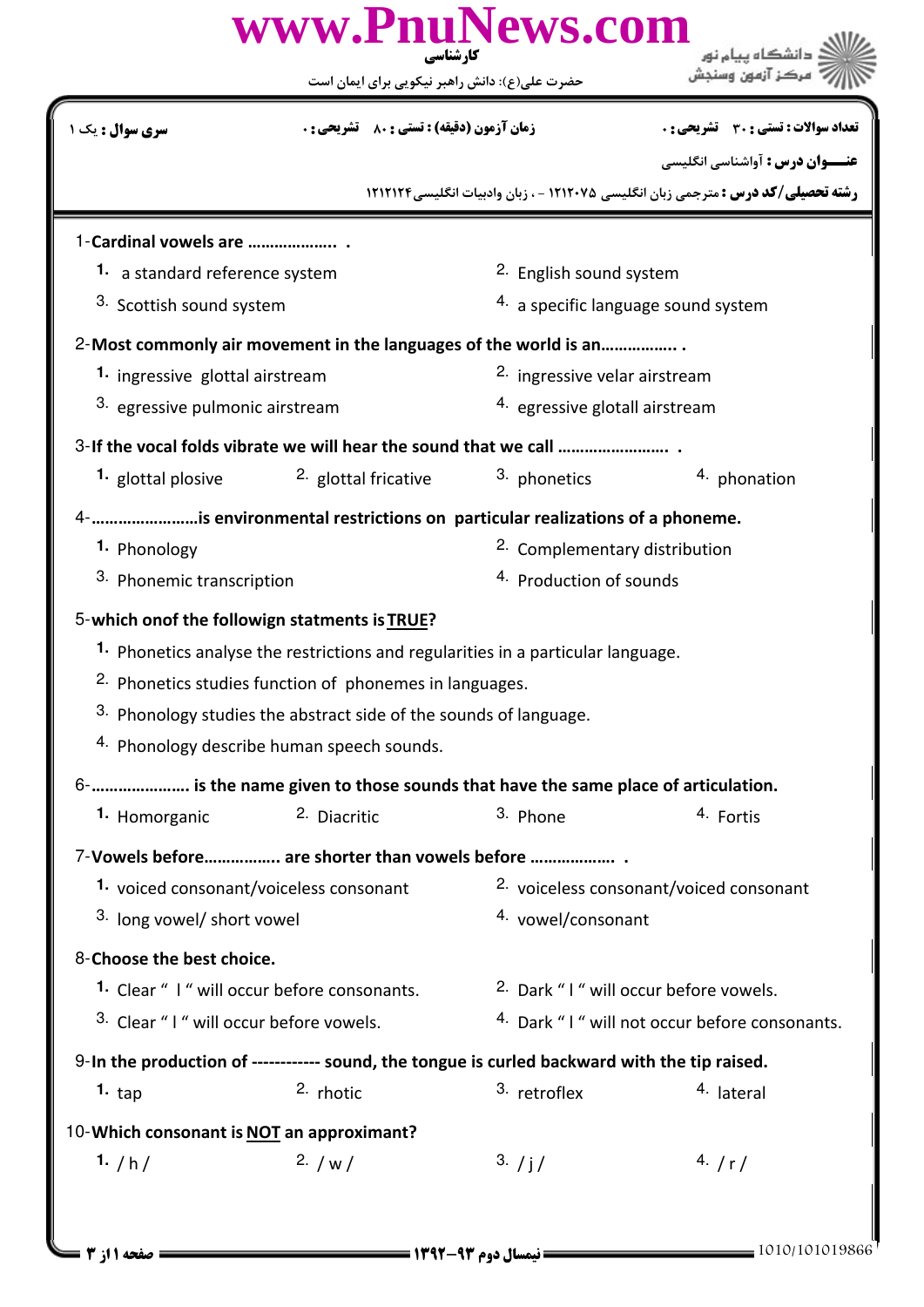|                                                                                                                                              | www.PnuNews.com<br>کارشناسی                                                        |                                      |                                                                                         |  |  |  |
|----------------------------------------------------------------------------------------------------------------------------------------------|------------------------------------------------------------------------------------|--------------------------------------|-----------------------------------------------------------------------------------------|--|--|--|
|                                                                                                                                              | حضرت علی(ع): دانش راهبر نیکویی برای ایمان است                                      |                                      |                                                                                         |  |  |  |
| <b>سری سوال :</b> یک ۱                                                                                                                       | <b>زمان آزمون (دقیقه) : تستی : 80 ٪ تشریحی : 0</b>                                 |                                      | تعداد سوالات : تستى : 30 ٪ تشريحي : 0                                                   |  |  |  |
|                                                                                                                                              |                                                                                    |                                      | <b>عنـــوان درس :</b> آواشناسي انگليسي                                                  |  |  |  |
|                                                                                                                                              |                                                                                    |                                      | <b>رشته تحصیلی/کد درس :</b> مترجمی زبان انگلیسی ۱۲۱۲۰۷۵ - ، زبان وادبیات انگلیسی۱۲۱۲۱۲۴ |  |  |  |
| 11-It is particularly important to learn English pronunciation in terms of ------rather than------.                                          |                                                                                    |                                      |                                                                                         |  |  |  |
| 1. phonemes \ alphabet letters                                                                                                               |                                                                                    | 2. alphabet letters \ phonemes       |                                                                                         |  |  |  |
| 3. phones \ phonemes                                                                                                                         |                                                                                    | 4. phonemes \ phones                 |                                                                                         |  |  |  |
|                                                                                                                                              |                                                                                    |                                      |                                                                                         |  |  |  |
|                                                                                                                                              | 1. Voiced glottal fricative                                                        |                                      | <sup>2.</sup> voiced glottal stop                                                       |  |  |  |
|                                                                                                                                              | 3. voicless glottal fricative                                                      |                                      | <sup>4.</sup> voiceless glottal stop                                                    |  |  |  |
| 13-Which one can phonetically be produced as vowels?                                                                                         |                                                                                    |                                      |                                                                                         |  |  |  |
| 1. $/h/$                                                                                                                                     | 2. $/r/$                                                                           | 3. / v /                             | 4. $/w/$                                                                                |  |  |  |
|                                                                                                                                              |                                                                                    |                                      |                                                                                         |  |  |  |
| 1. Phonotactics                                                                                                                              | 2. Phonology                                                                       | 3. Phonetics                         | 4. Morphology                                                                           |  |  |  |
| 15-Which syllable has coda in English pronunciation?                                                                                         |                                                                                    |                                      |                                                                                         |  |  |  |
| 1. $bar$                                                                                                                                     | $2.$ key                                                                           | 3. more                              | 4. ease                                                                                 |  |  |  |
| 16-What is maximum onset principle?                                                                                                          |                                                                                    |                                      |                                                                                         |  |  |  |
| <sup>1</sup> Where two syllables are divided, any consonant between them should be attached to the right-                                    |                                                                                    |                                      |                                                                                         |  |  |  |
| hand syllable.<br><sup>2.</sup> Where two syllables are divided, any consonant between them should be attached to the left-hand<br>syllable. |                                                                                    |                                      |                                                                                         |  |  |  |
| 3. Where two syllables are divided, any consonant between them should be attached to both<br>syllables.                                      |                                                                                    |                                      |                                                                                         |  |  |  |
|                                                                                                                                              | 4. Where two syllables are divided, any consonant between them should be deleted.  |                                      |                                                                                         |  |  |  |
| 17-     is a consonant that stands between vowels and it is difficult to assign it to one<br>syllable or the other.                          |                                                                                    |                                      |                                                                                         |  |  |  |
| 1. Syllabic consonant                                                                                                                        |                                                                                    | <sup>2.</sup> Ambisyllabic consonant |                                                                                         |  |  |  |
| <sup>3.</sup> Post final consonant                                                                                                           |                                                                                    | <sup>4.</sup> Initial consonant      |                                                                                         |  |  |  |
| 18-Stressed syllable is  than unstressed syllable.                                                                                           |                                                                                    |                                      |                                                                                         |  |  |  |
| 1. more important                                                                                                                            | 2. more prominent                                                                  | 3. more aspirated                    | 4. shorter                                                                              |  |  |  |
| 19-Which of the following does NOT affect stress placement?                                                                                  |                                                                                    |                                      |                                                                                         |  |  |  |
| $1. -iC$                                                                                                                                     | $2.$ -ion                                                                          | $3. -able$                           | $4.$ -ive                                                                               |  |  |  |
|                                                                                                                                              | 20-  is a case where contrasts between phonemes which exist in other places in the |                                      |                                                                                         |  |  |  |
| language disappear in particular contexts.                                                                                                   |                                                                                    |                                      |                                                                                         |  |  |  |
| 1. Allophone                                                                                                                                 | <sup>2.</sup> Homophone                                                            | 3. Syllabicity                       | <sup>4.</sup> Neutralization                                                            |  |  |  |
| = صفحه 12ز 3 =                                                                                                                               |                                                                                    |                                      | $= 1010/101019866$                                                                      |  |  |  |